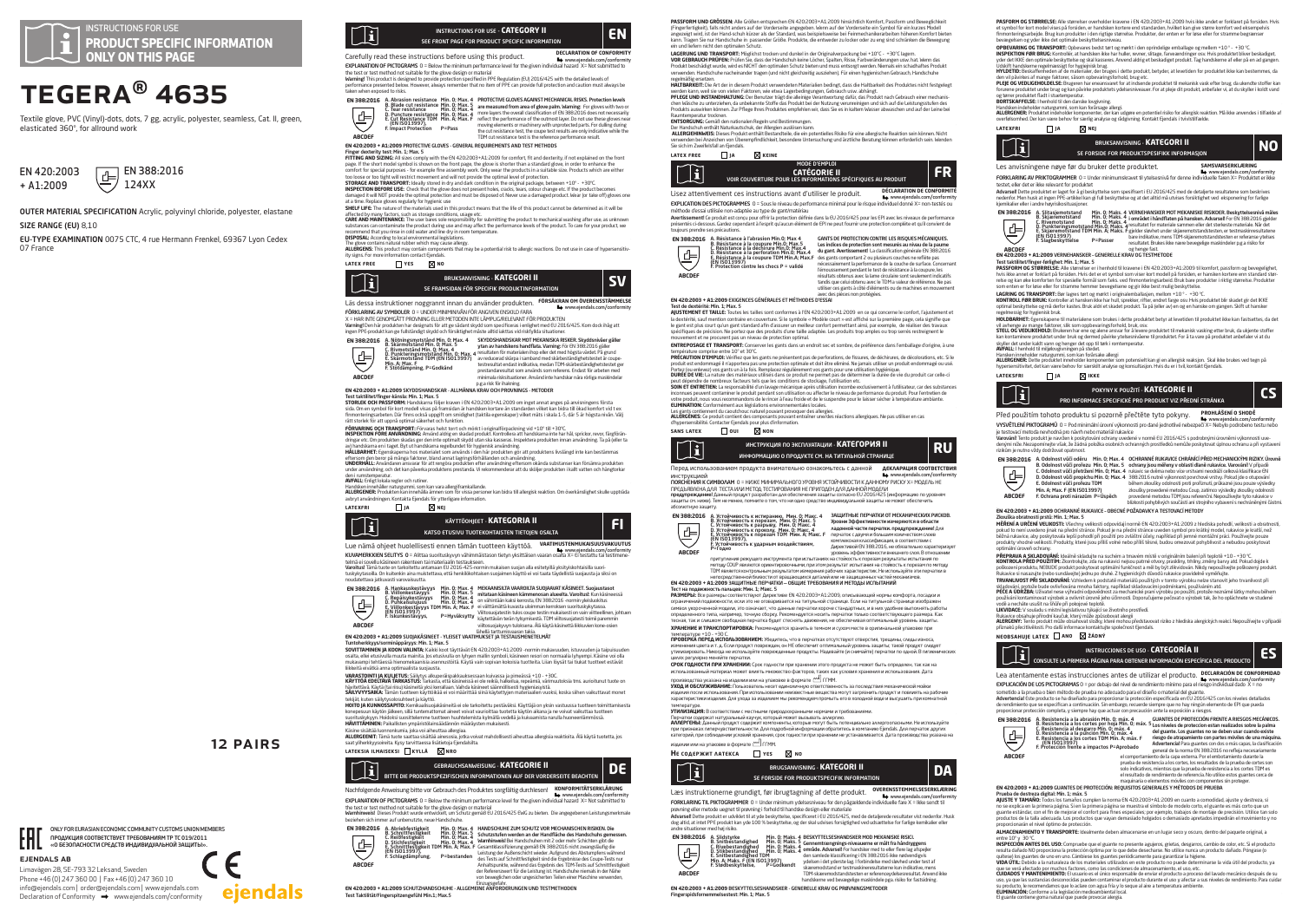**sin látex sí no**



Lugege enne antud toote kasutamist käesolevat juhendit hoolikalt. **VASTAVUSDEKLARATSIOON** www.ejendals.com/conformity PILTIDE SELGITUS 0 = Antud inidividuaalriski kohta alla minimaalse toimivustaseme. X= Ei esitatud testimiseks või testmeetod

polnud kinda disaini või materjali jaoks sobilik!<br>Heistusl Antud toode on mõeldud kasutamiseks olukoras kus on vajalik kaitse EU2016/425 kehtestatud oludes ja alloool esitatud. **Hoiatusi** Antud toode on mõeldud kasutamiseks olukorras,kus on vajalik kaitse EU 2016/425 kehtestatud oludes ja allpool esitatud<br>kaitsetaseme juures. Pidage siiski meele, et ükski isikukaitsevahend ei taga täielikku kaits



# A. Kulumiskindlus – Min. O; Max. 4 MEHAANIUSTE OHTUDE EEST KAITSVAD KINDAD. Kaitsetaset<br>B. Lõikekindlus – Min. O; Max. 5 mäödetakse kinda peopesa piirkonnast. Hoiatus! Kahe- või<br>D. Torkekindlus – Min. O; Max. 4 enamakhilis E. Lõikekindlus TDM Min. A; Max. F<br>(EN ISO13997)<br>E-Põrutuse Paltse P=Läbitud katsetulemus vaid näitlik, samal ajal kui TDM lõikekindluse katset võib käsitleda võrdlustulemusena. Kindaid ei tohi kasutada liikuvate

mehaaniliste seadmeosade läheduses. **ABCDEF EN 420:2003 + A1:2009** KAITSEKINDAD - ÜLDISED NÕUDED JA TESTMEETODID

Liikuvustest: Min. 1; Max. 5 **SOBIVUS JA SUURUSED:** Kõik suurused vastavad mugavuse, sobivuse ja liikuvuse osas EN 420:2003+A1:2009 standardile, kui esilehel pole märgitud teisiti. Kui esikuvai mugavuse, soovuse ja maavuse osas civineadelse töö - näiteks detail<br>il esilehel pole märgitud teisiti. Kui esiküljel on toodud lühikese mudeli sümbol on kinnas eriotstarbeli eeldavate koostetööde - ilmsustamiseks standardsest kindast lühem. Kandke ainult sobiva suurusega tooteid. Liiga lõdvalt või pingul<br>olevad tooted piiravad liikumist ja ei paku optimaalset kaitset.<br>**HOIUSTAMINE JA TRANSPORT** 

hemikus +10º - +30ºC. **KONTROLLIGE ENNE KASUTAMIST:** Veenduge, et kindal poleks auke, pragusid, rebendeid, värvimuutust jne. Kui toode on kahjustatud

pole selle kaitsetoime optimaalne ja see tuleks minema visata. Kandke kindaid (või võtke need käest) ükshaaval. Vahetage kindad<br>hügleenillseks kasutamiseks regulaarselt välja.<br>**SÄILITUSAEG:** Selles tootes kasutatud materja

tegurid nagu holutingimused, kasutus jne.<br>**PUHASTAMINE JA HOOLDAMINE:** Kasutaja vastutab ise toote mehaanilise pesemise eest pärast igat kasutuskorda, kuna tundmatud<br>ained võivad kasutamise käigus toote saastada ja mõjutad

vees ja riputada toatemperatuuril nöörile saastava ja mojutada selle kasutustiil<br>vees ja riputada toatemperatuuril nöörile kuivama.<br>**KASUTUSELT KÕRVALDAMINE:** Lähtuvalt kohalikest keskkonnanõuetest.

**KASUTUSELT KORVALDAHINE** Lähtuvalt kohalkest keskkonnanöuetest.<br>**ALLERGEENID: An**tud toode sisaldak komponente, mis võivad põhjustada allergiisi reaktsioone. Ärge kasutage ültundlikkuse märkide<br>**ALLERGEENID:** Antud toode

# **ei sisalda lateksit jah ei**



A termék használata előtt figyelmesen olvassa el ezeket az utasításokat. **MEGFELELŐSÉGI NYILATKOZAT** www.ejendals.com/conformity

A PIKTOGRAMOK MAGYARÁZATA 0 = A minimális teljesítményszint alatt az adott veszélyre X= Nem tesztelték, vagy a vizsgálati módszer nem volt megfelelő a kesztyű kivitele vagy anyaga szempontjából<br>Figyelmeztetés! Ezt a terméket a EU 2016/425 által meghatározott védelem biztosítására tervezték, melynek szintjei alább láthatók.<br>Arra azonban mindig



VEDOKESZTYU MECHANIKAI KOCKAZATOK. A vedelmi<br>szinteketa kesztyű tenyér részén mérik. Figyelmeztetési<br>Több rétegű kesztyűknél az EN 3682016 szerinti altalános<br>besorolás nem feltétlenül a legkülső réteg teljesítményét<br>tükröz mágás – mindel a város – mindel a város – város kalalást mérő teszt a város kelőtetésző tompulá<br>A város – mindel a város – megfelelt<br>I mindel a város – mindel a város – megfelelt<br>TDM-teszt a referenciateljesítmény eredmény

**EN 420:2003 + A1:2009** VÉDŐKESZTYŰ – ÁLTALÁNOS KÖVETELMÉNYEK ÉS VIZSGÁLATI MÓDSZEREK

Ujjügyességi teszt: Min. 1; max. 5 **ILLESZKEDÉS ÉS MÉRETEZÉS:** Az összes méret az EN 420:2003+A1:2009 szerinti a kényelem, az illeszkedés és az ügyesség szempontésze a nincs egyes más feltüntetve a rövid modell szimbóluma látható a címlapon, akkor a kesztyű egye<br>Szempontjából, ha nincs más feltüntetve a címlapon. Ha a rövid modell szimbóluma látható a címlapon, akkor a kes szabványos kesztyűnél rövidebb, hogy kényelmesebb legyen különleges célokra való használatnál - például finom szerelési munkánál.<br>Csak megfelelő méretű terméket használjon. A túl laza vagy túl szoros termék korlátozza a mo

vélení színtet.<br>1990 – Maria Maria Maria számára szára és szótt környezetben, az eredeti csomagolásában tárolandó +10°C és +30°C között.<br>1990 – Maria Maria Maria Maria Maria Maria Maria Maria Maria Maria Maria Maria Maria

**ÁRTALMATLANÍTÁS:** A helyi környezetvédelmi szabályozásnak megfelelően. '

A kesztyű természetes gumit tartalmaz, amely allergiát okozhat

**ALLERGENEK:** Ez a termék olyan anyagokat is tartalmazhat, amelyek allergiás reakciók potenciális kockázatát hordozhatják. Túlérzéke-<br>nység esetén ne használja. További információkért vegye fel a kapcsolatot az Ejendals vá

# **latexmentes igen nincs**

 $\mathbb{T}$ PER INFORMAZIONI SPECIFICHE SUL PRODOTTO, VEDERE LA PAGINA ANTERIORE ISTRUZIONI D'USO - **CATEGORIA II IT**

Leggere attentamente le istruzioni prima di utilizzare questo prodotto. **DICHIARAZIONE DI CONFORMITÀ**  www.ejendals.com/conformity SPIEGAZIONE DEI PITTOGRAMMI 0 = Al di sotto del livello minimo di prestazioni per il pericolo individuale dato X= Non sottoposto alla prova o al metodo di prova adatto per la progettazione o il materiale del guanto

**Attenzione!** Questo prodotto è progettato perfornire la protezione specificata nella norma EU 2016/425, con i livelli dettagliati di<br>prestazioni indicati. Tuttavia ricordate che nessun elemento di DPI è in grado di fornir



GUANTI DI PROTEZIONE CONTRO I RISCHI MECCANICI. I<br>livelli di protezione sono misurati nella zona del palmo<br>del guanto. Attenzionel Per i guanti con due o più strati la<br>dissificazione complessiva della norma EN 388:2016 non Per la smussatura durante il test di resistenza al taglio, i risultati del coupe test sono soltanto indicativi solo mentre il test di resistenza al taglio TDM è il risultato di riferimento della prestazione. Non usare questi guanti in prossimità di elementi in movimento o macchine

### con parti non protette. **EN 420:2003 + A1:2009** GUANTI DI PROTEZIONE - REQUISITI GENERALI E METODI DI PROVA

Test di destrezza: Min. 1; Max. 5<br>Veembu rea e zoelle, Caara di maxa sota indicata selle sine societatude minor soos societatud de CN 420-2002 (41-2000 **VESTIBILITA E TAGLIE:** Se non diversamente indicato nella prima pagina, tutte le misue sono conformi alla EN 420:2003-H.12:009<br>ser comfort, vestibilità e destrezza. Se sulla prima pagina è indicato il simbolo di mortalegi **IMMAGAZZINAMENTO E TRASPORTO:** Le condizioni di immagazzinato ideali sono in un luogo asciutto e buio nella confezione

originale, tra +10ºC e +30ºC. **CONTROLLARE PRIMA DELL'USO:** Verificare che il guanto non presenti fori, crepe, strappi, cambiamenti di colore ecc. Se il prodotto è danneggiato, NON fornirà la protezione ottimale e deve essere sostituito. Non utilizzare mai un prodotto danneggiato. Indossare (o<br>sfilarsi) iguanti uno alla volta. Per un utilizzo igienico, sostituire regolarmente i gua

essere stabilita, in quanto verrà influenzata da diversi fattori, quali le condizioni di conservazione, di utilizzo, ecc.

**CURA E MANUTENZIONE:** L'utente è l'unico responsabile del lavaggio meccanico del prodotto dopo l'utilizzo, poiché sostanze<br>sconosciute possono contaminare il prodotto durante l'utilizzo e incidere sui relativi livelli di

comandiamo di risciacquarlo con acqua fredda e lasciarlo asciugare appeso a temperatura ambiente.

**SMALTIMENTO:** Secondo le normative ambientali locali.<br>Il guanto contiene gomma naturale, un materiale che potrebbe causare allergia<br>**ALLERGENI:** Questo prodotto può contenere componenti che possono costituire un potenzial Il guanto contiene gomma naturale, un materiale che potrebbe causare allergi.<br>**ALLERGENI:** Questo prodotto può contenere componenti che possono costitu<br>caso di segni di ipersensibilità. Per maggiori informazioni contattare

# **senza lattice sì no**



Pradėdami naudoti šį gaminį, atidžiai perskaitykite instrukciją. **ATITIKTIES DEKLARACIJA** www.ejendals.com/conformity žENKLŲ REIKŠMĖS O = Žemiau, negu minimalus charakteristikos lygmuo konkrečiam pavojui X metodas netiko pirštinių modeliui, medžiagai

įspėjimas! Šis gaminys turi apsaugoti pagal direktyvą EU 2016/425 dėl asmeninių apsaugos priemonių (AAP), tikslius jo charakteristikų asi sis gaminys turi apsaugoti pagarunektyvą EO 2016/425 dei asmeninių apsaugos priemonių (AAP), tiksius jo charakte<br>Is rasite žemiau. Vis dėlto turite atsiminti, kad joks AAP gaminys negali suteikti visiškos apsaugos, tod

atsargiam, kai egzistuoja rizika. A. Atsparumas trinčiai Min. 0; Maks. 4 **EN 388:2016** APSAUCINES PIRSTINES NUO MECHANINIO POVEIKIO, Apsaugos<br>Nyšis matuojamas pirštinių delnų plote, įspėjimas! Dviejų ar<br>daugiau sluoksnių pirštinių bendra EN 388:2016 klasifikacija<br>nebūtinai rodo išorinio sluoksnio charakteris B. Atsparumas įpjovimui Min. 0; Maks. 4<br>C. Atsparumas plyšimui Min. 0; Maks. 4<br>D. Atsparumas įpjovimui TDM Min. A; Maks. 4<br>(EN ISO13997)<br>F. Apsauga nuo smūgių, P=Tinkama<br>F. Apsauga nuo smūgių, P=Tinkama 写 yra tik orientaciniai, o TDM atsparumo įpjovimams testas yra nuorodinis našumo rezultatas. Nenaudokite šių pirštinių prie **ABCDEF** iudančių irengimų ar mechanizmų, kurie yra be apsaugos.<br>judančių įrengimų ar mechanizmų, kurie yra be apsaugo.<br>EN 420:2003 + A1:2009 APSAUGINĖS PIRŠTINĖS. BENDRIEJI REIKALAVIMAI IR BANDYMŲ METODAI

**EN 4202003 + ALZ2009 APSAUGNES PRISTINES. BEURENE JREKALAVIMAI IR BANDYMŲ METODOMIS ARE ALZADO APSAUGALIZACIJO**<br>**TNEKNAI DYDŽIAL** VIGI dydžiai attrikina EN 420203-3+12.000 patogamo, tinkamumo printsus, tai pustinė menalav

**LAIKYMAS IR GABENIMAS:** Geriausia laikyti sausoje ir tamsioje vietoje originalioje pakuotėje nuo +10° iki +30° C.<br>**PRIEŠ NAUDOJIMĄ TIKRINKITE:** Patikrinkite, ar pirštinėje nėra skylių, įtrūkimų, įplėšimų, spalvos pokyčių neatliks savo paskirties - jį reikia išmesti. Niekada nenaudokite pažeisto gaminio. Pirštines mūvėkite (arba nusimaukite) po vieną. Higienos<br>neatliks savo paskirties - jį reikia išmesti. Niekada nenaudokite pažeisto gamini

sumetimais pirštines keiskite reguliariai.<br>**TINKA NAUDOTI:** Šiam produktui naudoiamos medžiaeos neleidžia nustatyti eaminio ealioiimo laiko, nes iam itaka daro ivairūs.

**TINKA NAUDOTE** Siam produktu naudojamos mecklagos nelediža nustatyti gamnino galiojimo laiko, nes jam jaką dato pari<br>P**RIEŽIŪKA: L**aikovino silygos, naudojimas alkomybę už produkto ploviną mechanialu būda po naudojimo, ne

**ISMETIMAS:** Pagal vietos aplinkos apsaugos įstatymus.<br>**ALERGENAI:** Šio gaminio sudėtyje yra komponentų, galinčių sukelti alergines reakcijas. Nenaudokite, jei oda labai jautri. Daugiau

informacijos gausite, susisiekę su Ej

## **be latekso taip ne**



PIKTOGRAMMU SKAIDROIUMS. 0 = zem minimālā eksnluatācijas īnašību līmena dotajam individuālajam andraudējumam. X= na

PiktOGRAMMU SKADROQUMS O = zem minimáli eksplandicijas pasību limeņa dotajam individuālajam apdaudējumam. X= nav<br>iesnēgts testēfansi, vai arī testēfanse metode nav piemērota cīmdu uzbūvēi vai materiālaji vai viņa daudzu te



neaizsargātām daļām. **EN 420:2003 + A1:2009** AIZSARGCIMDI - VISPĀRĪGĀS PRASĪBAS UN TESTĒŠANAS METODES

Pietsių kistiguma tetis: Min. 12 Maks. 3<br>12 Meius III apalininkus komistus kapalinius valdžis savadak, visi izmėri atbilst standartam EN 420.2003-A1.2009 attiecībā uz<br>12 Meius III apalininkus komistus joškim mekšem, piemės

**UZGLABĀŠANA UN TRANSPORTĒŠANA:** Jāuzglabā sausā un tumšā vietā oriģinālajā iepakojumā, temperatūrā no +10º līdz +30ºC. **PARBAUDE PIRMS LIETOSANAS:** Pārbaudiet, vai cimdā nav caurumu, plaisu, plīsumu, krāsu izmaiņu un citu bojājumu. Ja izstrādājums<br>tiek bojāts, tas vairs nenodrošinās optimālo aizsardzību, un tādēļ ir jāizmet. Bojātu izstrād

ombilgas versam higelepiai kedusani regulari omanieki cimaka.<br>Lendere Guud falcui, pamikom glabišanas restāki, izmandošna rutmēto, ka šī produkta kalpošanas laiku nevar noteikt, jo to<br>Lendere Guudz falcui, pamikom glabišan

vietas aukstā ūdenī un žāvēt istabas temperatūrā.<br>aukstā ūdenī un žāvēt istabas temperatūrā.<br>**LIKVIDĒŠANA:** Saskanā ar vietēliem tiesību aktiem vides aizsardzības iomā.

L**IKVIDESANA**: Saskaņā ar vietējiem tiesību aktiem vides aizsardzības jomā.<br>**Cinds satur** dabisko kauduku, kas var kraisti ateigiju<br>**ALERGĒN**I: Šis izstrādājums var saturēt viekas, kas var izraisti aierģiskas reakcijas. Ne

### **nesatur lateksu jā nē**

**ABCDEF**

**ABCDEF**



Niet onderworpen aan de test of testmethode is niet geschikt voor het ontwerp of materiaal van de handschoen<br>**Waarschuwing!** Dit product is ontworpen om de bescherming te bepalen die is gespecificeerd in EU 2016/425 met he niveau van de prestaties die hieronder worden gepresenteerd. Houd echter altijd in gedachte dat geen enkele PBM-item volledige<br>bescherming kan bieden en dat altijd voorzichtigheid moet worden betracht bij blootstelling aan





E**N 420:2003 + A1:2009** BESCHERMENDE HANDSCHOENEN – ALGEMENE EISEN EN TESTMETHODEN<br>Vingervaardigheidstest: Min. 1; Max. 5<br>Vingervaardigheidstest: Min. 1; Max. 5

**PASVORM EN MATEN:** Alle maten voldoen aan de norm EN ISO EN 420:2003+A1:2009 voor comfort, pasvorm en beweeglijkheid, als deze zaken niet worden toegelicht op de voorpagina. Als het symbool voor het korte model wordt weergegeven op de voorpagina, is<br>de handschoen korter dan een standaardhandschoen, teneinde het comfort te verbeteren voor bijz bieden niet het optimale beschermingsniveau.

**OPSLAG EN TRANSPORT:** De producten kunnen het beste worden opgeslagen in droge en donkere plaats, in de oorspronkelijke

verpakking tussen +10°- +30°C. **INSPECTIE VOOR HET GEBRUIK:** Controleer of de handschoen geen gaten, barsten, scheuren, kleurverandering enz. vertoont. Indien het product beschadigd raakt, biedt het NIET de optimale bescherming en moet het worden afgevoerd. Gebruik nooit een beschadigd<br>product. Draag de handschoenen een voor een, (en doe ze ook een voor een uit). Vervang handsch

gebruik. **HOUDBAARHEIDSDATUM:** De aard van de materialen die in dit product zijn gebruikt, houdt in dat de levensduur van dit product niet kan worden bepaald aangezien deze beïnvloed wordt door vele factoren zoals opslagonstandigheden, gebruik enz.<br>**ONDERHOUD EN VERZORGING**: De gebruiker draagt alleen de verantwoordelijk voor het verstrekken van het product a

drogen bij kamertemperatuur.<br>VEDL/IUDEDINIG: Volgens de plaatselijke miljeuwetgeving.

**VERWIJDERING:** Volgens de plaatselijke milieuwetgeving.<br>De handschoen bevat natuurrubber dat allergie kan veroorzaken<br>**ALLERGENEN:** Dit product kan onderdelen bevatten die een potentieel risico op allergische reacties kun geval van tekenen van overgevoeligheid. Neem voor meer informatie contact op met Ejendals.

**latex vpii D** ves **geen** 



Przed rozpoczęciem użytkowania produktu należy dokładnie przeczytać **DEKLARACJA ZGODNOŚCI** poniższe instrukcje. www.ejendals.com/conformity OBJAŚNIENIE PIKTOGRAMÓW0 = poziom skuteczności ochrony znajduje się poniżej minimalnych wymagań dla określonego

zagozienia. X = rękawica nie była testowana lub metoda testowania nie jest odpowiednia dla danej rękawicy lub materialu.<br>Ostrzeżeniel Produkt zaprojektowano tak, aby zapewniał ochronę o poziomach skuteczności przedstawiony

**EN 388:2016**

A. Odporność na ścieranie Min. 0; Max. 4<br>B. Odporność na przecięcie Min. 0; Max. 5<br>C. Odporność na przeklucie Min. 0; Max. 4<br>D. Odporność na przeklucie Min. 0; Max. 4<br>E. Odporność na przecięcia TDM Min. A;<br>Max. F (EN ISO13 REKAMICE CHRONIĄCE PRZED ZAGROZENIAMI MECHANICZNYMI.<br>Poziomy ochrony są mierzone z obszaru części chwytnej rękawicy.<br>Ostrzeżenie! Dla rękawicz dwiema lub kilkoma warstwami ogólna<br>klasyfikacja normy EN 388:2016 nie musi odp

przecięcia wystąpi efekt tępienia ostrza, wynik testu metodą "Coup"<br>staje się orientacyjnym, natomiast wynikiem odniesienia staje się wynik<br>testu odporności na przecięcia metodą TDM. Rękawic nie należy używać w pobliżu elementów ruchomych lub maszyn z niezabezpieczonymi częściami.

**B4 420:2003 - A AZ2009 RECANTE OCHERUNIE- v/MPAGANIA OGUJULE I METOUT I ESTOVANIA**<br>**Klasyfikacja arezności palowi: Michael Stars - System Paga (2002) - A 2009 - A 2009 Anexilającą wymagania dotyczące<br>Borkhon Maker I nobel PRZECHOWYWANIE I TRANSPORT:** Najlepiej przechowywać w suchym i ciemnym pomieszczeniu, w oryginalnym opakowaniu, w

temperaturze od +10º do +30 ºC. **KONTROLA PRZED UŻYCIEM:** Należy sprawdzić rękawicę pod kątem dziur, pęknięć, rozdarć, przebarwień itp. Jeżeli produkt został uszkodzony, to NIE zapewni optymalnej ochrony i powinien zostać utylizowany. Nigdy nie należy używać uszkodzonego produktu. Zakładaj<br>(lub zdejmu)) rękzwice po jednej na raz. Regularnie wymieniaj rękawice, aby zachować higlenę

ponieważ zależy ona od wielu czynników, takich jak m.in. warunki przechowywania i sposób użytkowania.<br>**PIELĘGNACJA I KONSERWACJA:** Użytkownik ponosi wyłączną odpowiedzialność za poddanie produktu praniu mechanicznemu po

użyciu, ponieważ nieznane substancje mogą zanieczyszczać produkt podczas użytkowania i wpływać na poziomy skuteczności produktu.<br>W celach pielęgnacji produktu zalecamy wypłukanie w zimnej wodzie i suszenie w stanie rozwies

**UTYLIZACJA:** Zgodnie z lokalnymi przepisami dotyczącymi ochrony środowiska naturalnego. '

De handschoen bevat natuurubber dat allergie kan veroorzaken<br>**ALERGENY:** Produkt może zawierać substancje, które mogą stanowić potencjalne ryzyko wywołania reakcji alergicznej. W przypadku<br>pojawienia się oznak nadwrażliwoś kontakt z firmą Ejendals.

supus testului sau metodei de testare nepotrivite pentru design-ul sau materialul mănușilor<br>Avertismenti Acest produs este conceput pentru a asigura protecția specificată în EU 2016/425 privind echipamentul individual de<br>p rotecție, cu invelurile de periorinarița detaliate indicate mar jos. Cu toate acestea, leținep ca mudin ecmpament individual de p<br>oate oferi o protecție completă și, prin urmare, trebuie luate întotdeauna măsuri de precauț

> MANUȘI DE PROTECȚIE IMPOTRIVA RISCURILOR MECANICE.<br>Nivelurile de protecție sunt măsurate în zona palmei mănușii.<br>Avertisment! În cazul mănușilor cu două sau mai multe straturi,<br>clasificarea generală a EN 388:2016 nu reflec performanţa stratului exterior. Pentru mătuirea în timpul testului de rezistenţă la tăiere, rezultatele testului Coup au doar rol indicator, în timp ce testul TDM de rezistenţă la tăiere este rezultatul de performanţă de referinţă. Nu utilizaţi aceste mănuşi în apropierea

**ROK UPORABNOSTE** Zaradi lastnosti materialov, iz katerih je izolean ta izolele, ni mogoče določiti roka uporabnosti tega izdelka, saj<br>Ne**rij u privajo številni dejavniki, npr. pogoji skladiščenja, mačin uporabe lod.<br>upora** 

**ODLAGANJ**E: Skladno z lokalno okojsko zakonodajo.<br>**Rukavica vse**buje naravno gumo, ki lahko povzroči alergijsko reakcijo.<br>**ALERGENH**: Tarkolekk kinko vsebuje sestavne dele, ki bi lahko predstavljali tveganje za nastanek a

ÜRÜNE ÖZGÜ BİLGİLER İÇİN ÖN SAYFAYA BAKINIZ

Bu ürünü kullanmadan önce bu talimatları dikkatlice okuyun. "UYGUNLUK BEYANI"<br>SİMGELERİN AÇIKLAMASI 0 = İlgili tehlike için minimum performans seviyesinin altında X = Test edilmedi veya test yöntemi eldiven tasarımına veya malzemesine uygun değil<br>Uyarli Bu ürün, aşağıda sunulan performans seviyeleri ile, EU 2016/425'de belirtilen korumayı sağlayacak şekilde tasarlanmıştır. Ancak<br>İnjclir kişisel koruyucu ekipmanın (KKE

sahip makinelerin yakınında kullanmayın. **EN 420:2003 + A1:2009** KORUYUCU ELDİVENLER - GENEL GEREKSİNİMLER VE TEST YÖNTEMLERİ

Parmak becerisi testi: Min. 1; Maks. 5 **ELE OTURMA VE EBAT:** Tüm boyutlar, rahatlık, ele oturma ve beceri açısından ön sayfada açıklanmamışsa EN 420:2003+A1:2009 standardına uygundur. On saytada kısa model sembolü görülüyorsa, ince montaj işçiliği gibi özel amaçlar için konforu artırmak amacıyla<br>eldiven, standart bir eldivenden daha kısadır. Sadece uygun ebattaki ürünleri kullanın. ve opfimum korum seviyesi sağlamaz.<br>**KOLLANIN ÖV DE SER SER EN ENERGI EN ENERGI EN ENERGI SER ENERGI EN ENERGI EN ENERGI EN ENERGI EN ENERGI EN ENE<br>KOLLANIN ÖV DE SER ENERGI ENERGI ENERGI ENERGI EN ENERGI EN ENERGI EN ENER BAKIM:** Kullanım esnasında bilinmeyen maddeler ürünü kirletebileceği ve ürünün pertormans seviyesini etkileyebileceği için, ürünü<br>kullanım sonrasında mekanik yıkamaya gönderme konusunda yegane sorumluluk kullanıcıya altti

Eldivenler, alerjiye neden olabilecek doğal kauçuk içerir.<br>**ALERJENLER:** Bu ürün, potansiyel alerjik reaksiyon riski taşıyabilecek bileşenler içerebilir. Aşın duyarlılık belirtileri durumunda<br>**ALIBarmayın.** Daha fazla bilg

Leia atentamente estas instruções antes de utilizar este produto. **DECLARAÇÃO DE CONFORMENTE** www.ejendals.com/conformity EXPLICAÇÃO DOS PICTOGRAMAS 0 = Abaixo do nível de desempenho mínimo para o perigo individual especificado X= Não

**Aviso!** Este produto foi concebido para proporcionara proteção especificada na EU 2016/425, com os níveis de desempenho detalhados<br>apresentados. No entanto, tenha sempre em conta que nenhum artigo de EPI pode assegurar um

A. Resistência à abrasão Mín. 0; Máx. 4 B. Resistência ao corte de lâmina Mín. 0; Máx. 5 LUVAS DE PROTEÇÃO CONTRA RISCOS MECÂNICOS. Os níveis de proteção são medidos a partir da área da palma da luva. **EN 388:2016**

Não use estas luvas na proximidade de elementos em<br>**EN 420:2003 + A1:2009** LUVAS DE PROTEÇÃO - REQUISITOS GERAIS E MÉTODOS DE TESTE<br>EN 420:2003 + A1:2009 LUVAS DE PROTEÇÃO - REQUISITOS GERAIS E MÉTODOS DE TESTE

**ARMAZENAMENTO E TRANSPORTE:** Armazenados idealmente na embalagem original, num ambiente seco e sem luz, entre +10 – +30 ºC. **INSPEÇÃO ANTES DA UTILIZAÇÃO:** Se o produto estiver danificado, NÃO fornecerá a proteção ideal e deve ser eliminado. Nunca utilize um produto danificado. Coloque (ou tire) as luvas uma de cada vez. Substitua as luvas regularmente para uma maior higiene.<br>**PRAZO DE VALIDADE:** Devido à natureza dos materiais utilizados neste produto, a validade deste pro osou que sera alexaxa pol yanos ratures, como as comuçoes de almazemamento, a duização, esc.<br>**CUIDADOS E MANUTENÇÃO:** É da responsabilidade do utilizador submeter o produto a lavagem mecânica após a utilização, uma vez<br>que que as substâncias desconhecidas podem contaminar o produto durante a utilização e podem afetar os níveis de desempenho do mesmo. Para cuidar do produto, recomendamos que enxagúe em água fria e seque à temperatura ambiente. **ELIMINAÇAO:** Conforme a legislação ambiental local.<br>**ALERGÉNIOS:** Este produto pode conter componentes que podem constituir um potencial risco de reações alérgicas. Não utilize em caso<br>de sinais de hipersensibilidade. Con

ВИЖТЕ НАЧАЛНАТА СТРАНИЦА ЗА СПЕЦИФИЧНА ИНФОРМАЦИЯ ЗА ПРОДУКТА УКАЗАНИЯ ЗА УПОТРЕБА - **КАТЕГОРИЯ II BG**

продукт. www.ejendals.com/conformity ТЪЛКУВАНЕ НА ПИКТОГРАМИТЕ 0 = под минималното ниво на ефективност за съответната индивидуална опасност X=

Тест за подвижност на пръстите: мин. 1; макс. 5<br>ФОРМА И РАЗМЕР: Всички размери съответстват на EN 420:2003+A1:2009 за удобство, големина и подвижност, освен ако<br>на началната страница не е посочено друго. Ако на началната е по-къса от стандартното с цел осигуряване на по-висок комфорт за специални цели - например за прецизна монтажна<br>работа. Носете само подходящ размер продукти. Продукти, които са твърде хлабави или твърде стегнати, ограни

**СЪХРАНЕНИЕ И ТРАНСПОРТ:** Идеални условия за съхранение: на сухо и тъмно в оригиналната опаковка при температура между +1.0° и +30°С.<br>ПРОВЕРКА ПРЕДИ УПОТРЕБА: Проверете дами по ръкавицата няма дупки, пукнатини, скъсвания, промени на цвета и др. Ако<br>продуктът е повреден, той не осигурява необходимата защита и трябва да бъде изхвърлен продукт. Носете (или сваляйте) ръкавици една по една. За хигиенична употреба подменяйте ръкавиците редовно.<br>**СРОК НА ГОДНОСТ:** Поради естеството на материалите, използвани при направата на този продукт, срокът му на годно може да бъде определен, тъй като трябва да се имат предвид множество от фактори, като например различните условия на съхранение, начин на използване и т. н.<br>ГРИЖА И ПОДДРЪЖКА: Потребителят изцяло носи отговорност за подлагане на продукта на механично измиване<br>след употреба, тъй като неизвестни вещества могат да замърсят продукта по врем експлоатационните му нива. С цел грижа за вашия продукт ви препоръчваме да го изплаквате със студена вода и да го оставите да изсыне на стайна температура.<br>**Изованиять с**ыдарка есть стан и другу, който коже да оплаване на окончата среда.<br>Рыманиать сыдарка есть стан и другу, който коже да причини акргию.<br>изполовайте гри проява на свод

не е представен за тестване или методът на тестване не е подходящ за типа ръкавици или съответния материал предупреждение! Този продукт е предназначен да осигури защита в съответствие с EU 2016/425 за ЛПС съгласно представените по-долу нива на работните характеристики. Трябва да се има предвид, че няма ЛПС, които осигуряват пълна защита, затова трябва винаги да се внимава при излагане на риск.

**EN 420:2003 + A1:2009** ЗАЩИТНИ РЪКАВИЦИ – ОБЩИ ИЗИСКВАНИЯ И МЕТОДИ ЗА ИЗПИТВАНЕ

Teste de destreza do dedo: mín. 1; máx. 5 **AJUSTE E TAMANHO:** Todos os tamanhos cumprem a norma EN 420:2003+A1:2009 em termos de conforto, ajuste e destreza, se não explicado na página inicial. Se o símbolo de modelo curto estiver indicado na página inicial é porque a luva é mais pequena<br>que uma luva normal, para aumentar o conforto para fins especiais - por exemplo, trabalho d produtos de tamanho adequado. Os produtos que estão demasiado largos ou demasiado apertados restringirão os movimentos e não

submetidas ao teste ou o método de teste não é adequado para o design ou para o material das luvas

C. Resistência ao rasgamento Mín. 0; Máx. 4 D. Resistência à perfuração Mín. 0; Máx. 4 E. Resistência ao corte TDM Mín. A; Máx. F (EN ISO13997) F. Proteção contra o impacto P=Aprovado

Внимателно прочетете указанията, преди да използвате този

А. Устойчивост на претриване мин. 0; макс. 4 Б. Устойчивост на прорязване мин. 0; макс. 5 **EN 388:2016** с остри предмети В. Устойчивост на разкъсване, мин. 0; макс. 4 Г. Устойчивост на пробиване, мин. 0; макс. 4 Д. TDM Устойчивост на прорязване мин. А; макс. Е с остри предмети. (EN ISO13997)

движението и не осигуряват оптимално ниво на защита.

**CONSULTE A PÁGINA INICIAL PARA INFORMAÇÕES ESPECÍFICAS SOBRE O PRODUTO** 

KULLANIM TALİMATLARI - **KATEGORİ II TR**

MEKANIK RISKLERE KARŞI KORUYUCU ELDIVENLER.<br>Koruma seviyeleri, eldiven ayası bölgesinden<br>Ölçülmüştür. Uyaril İki veya daha fazla katmanlı eldivenler<br>İçin EN 388:2016 genel sınıflandırması, en dış katmanlı eldivenler<br>perfor Bu eldivenleri hareketli parçaların veya korumasız parçalara

Aviso! Para luvas com duas ou mais camadas a classificação geral da EN 388:2016 não reflete necessariamente o desempenho da camada mais externa. Para a perda de corte durante o teste de resistência ao corte, os resultados do teste Coup são apenas indicativos, sendo o resultado do teste de resistência ao corte TDM a referência quanto ao desempenho.

**ДЕКЛАРАЦИЯ ЗА СЪОТВЕТСТВИЕ**

РЫКАВИЦИ ЗА ЗАЩИТА ОТ МЕХАНИЧНИ РИСКОВЕ.<br>Нивата на защита се измерват в областта на дланта.<br>предупреждение! При рысавици с два или повече<br>слов общата класификация ЕN ЗВВ2О16 не винани<br>отразява работните характеристики на слой. При загуба на свойства на ножа по време на тестване за устойчивостта на прорязване резултатите от coupe теста са само показателни. Резултатите от TDM теста за устойчивост на прорязване се приемат за референтни стойности за ефективност. Не използвайте тези ръкавици близо до движещи се елементи или машини с необезопасени компоненти.

sobni temperaturi.<br>**ODLAGANIE:** Skladno z lokalno okolisko zakonodajo.

**brez lateksa ja no.**

**ABCDEF**

 $\gamma_{\bf i}$ 

**ABCDEF**

Ιĭ

**ABCDEF**

画

 $\mathbb{T}$ 

fornecerão o nível ideal de proteção.

**isento de látex sim não**

kalindiginda teolbiri davanilmasını gerektiğini unutmuşur.<br> **EN 388:2016** B. Bayak kesmesi mükayemeti Min. 0; Maks. 4<br>
EN 388:2016 B. A farma mükayemeti Min. 0; Maks. 4<br>
C. Virtilma mükayemeti Min. 0; Maks. 4<br>
C. Brillman

יישוויות sortidalı ve oda sıcaklığında asarak kurutmanızı öneriyoruz.<br>yıkamanızı ve oda sıcaklığında asarak kurutmanızı öneriyoruz.<br>MILLA: Yoro' -----III IMHA: IMHA: IMHA: IMHA: IMHA: IMH<br>Te mevzuatına göre.<br>IVP neden olabilerek doğal kauruk icerir.

**lateks içermez evet hayir.**

se cuidado, denha sempre en<br>Podurante a exposição a risco

**EN 388:2016** A. Asinma mukavemeti Min. 0; Maks. 4<br>**EN 388:2016** B. Bicak kesmesi mukavemeti Min. 0: Maks. 5

# **nie zawiera lateksu tak nie**

**EN 388:2016**

**ABCDEF**



elementelor mobile sau a utilajelor cu piese neprotejate. **EN 420:2003 + A1:2009** MĂNUŞI DE PROTECŢIE - CERINŢE GENERALE ŞI METODE DE TESTARE

Test privind dexteritatea degetelor: Min. 1; Max. 5<br>POTRIVIRE ȘI DIMENSIONARE: Toate dimensiunile respectă EN 420:2003+A1:2009 în ceea ce privește confortul, potri **POTRURIES SI DIRENSIONARE:** Coate dimensionile respects EN-42220/24-A1.2002 in crea ce priveste controlla, potnivista și<br>desterfatea, dacă nu se explică pe prima pagină. În cazul în care simbolul privind modelul scurt est **DEPOZITARE ȘI TRANSPORT:** Se recomandă depozitarea în condiții uscate și întunecoase în ambalajul original, la temperatur cuprinse intre +10° și +30°C.<br>VEDIEICADE ÎNAINTE DE UTILIZARE: Verificati dacă mănusile nu orezintă eăuri, fisuri, nunuri, modificări ale culorii etc. În cazul în car VERIFICARE MANIFE DE UTILIZARE Verficiaj despresajn aprecinta de la manda de la manda de la constructiva de la<br>productiva de la construction de la construction de la construction de la construction de la construction de la

Mănușile conțin cauciuc natural, care poate provoca alergii<br>**ALERGENI:** Acest produs poate conține componente care ar putea constitui un risc potențial pentru reacții alergice. Nu utilizați produsul

**Varovanie!** Tento produkt je navrhnutý na poskytovanie ochrany uvedenej v norme EU 2016/425 s podrobnými úrovňami výkonnosti<br>uvedenými nižšie. Nezabúdajte však, že žiadna položka osobných ochranných prostriedkov nemôže po

Šk**iška obratosti prstov. Mn. 1: Mn. S**<br>obratosti, ak in je ju wedení inak na prednej stranovatajú norme EN 4202003+A1:2009 z hľadiska pohodia, veľkosti a<br>obratosti, ak in je ju wedení inak na prednej strane. Ak je na pred **PREPRAVA A SKLADOVANIE:** Ideálne skladujte na suchom a tmavom mieste v originálnom balení pri teplote +10 – +30 ºC. **KONTROLA PRED POUŽITÍM:** Skontrolujte, či sa na rukavici nenachádzajú otvory, praskliny, trhliny, zmeny farby a pod. Ak dôjde k poškodeniu produktu, produkt NEBUDE poskytovať optimálnu funkčnosť a mal by byť zlikvidovaný. Nikdy nepoužívajte poškodený produkt. Rukavice si naťahujte (alebo sťahujte) po jednej. Pre hygienické použitie rukavice pravidelne vymieňajte.<br>**TRVANLIVOSŤ PRI SKLADOVANÍ:** Vzhľadom na vlastnosti materiálov použitých v tomto produkte nie je možné jeh pretože bude ovplyvnená mnohými faktormi, ako sú podmienky skladovania, spôsob používania atď. **STAROSTLIVOSŤ A ÚDRŽBA:** Používateľ nesie výhradnú zodpovednosť za vystavenie výrobku mechanickému praniu po použití, pretože produkt môže byť počas použitia kontaminovaný neznámymi látkami a tie môžu ovplyvniť výkonnostné úrovne výrobku. Čo sa týka starostlivosti o produkt, odporúčame vám opláchnuť produkt studenou vodou a vysušiť pri izbovej teplote.<br>**LIKVIDÁCIA:** V súlade s miestnou legislatívou týkajúcou sa životného prostredia.

Rukavice obsahujú prírodný kaučuk, ktorý môže spôsobovať alergie<br>**ALERGÉNY:** Tento produkt môže obsahovať zložky, ktoré môžu predstavovať riziko z hľadiska alergických reakcií. Nepoužívajte v prípade<br>p**ríznakov pr**ecitlive

INFORMACIJE O IZDELKU SO NA VOLJO NA PRVI STRANI

medtem ko je preiskus odpornosti na ureze TDM referenčni rezultat zmogljivosti. Teh rokavic ne smete uporabljati v bližini **ABCDEF**

Preskus gibljivosti prstov: najm. 1; najv. 5 **TESNOST IN VELIKOST:** Vse velikosti so, kar zadeva udobje, tesnost in gibljivost, skladne s standardom EN 420:2003+A1:2009 če to ni pojasnjeno na prvi strani. Če je na prvi strani prikazan simbol kratkega modela, so rokavice krajše od običajnih rokavic, zato je pri<br>posebnih namenih njihova uporaba udobnejša - na primer pri natančnem sestavljanju. **SHRANJEVANJE IN TRANSPORT:** Najbolje hraniti v suhem in temnem prostoru v prvotni embalaži, pri temperaturi med +10 in +30 °C.<br>**PRED UPORABO PREVERITE:** Preverite, ali v rokavici, ni lukenj, razpok, raztrganin, sprememb barve itd. Če je izdelek poškodovan, NE bo<br>mogel zagotavljati optimalne zaščite in ga morate zavreči. Ne uporabljajte poš

Pred uporabo izdelka skrbno preberite ta navodila. **IZJAVA O SKLADNOSTI** www.ejendals.com/conformity RAZLAGA PIKTOGRAMOV 0 = Pod najmanjšo stopnjo zmogljivosti za podano posamezno nevarnost X= ni bilo predloženo v preskus ali preskusna metoda ni primerna za obliko ali material rokavic<br>**Opozorilo**l Ta izdelek je zasnovan za zagotavljanje zaščite, opredeljene v EU 2016/425 o osebni zaščitni opremi; spodaj so navedene<br>podrobnosti o ravneh zmog

NAVODILA ZA UPORABO - **KATEGORIJA II SLLLLLLLLLLLLLLLLLLLL** 

VAROVALNE ROKAVICE ZA ZAŠČITO PRED MEHANSKIMI<br>TVEGANJL Ravni zaščite se merijo na območju dlani rokavic.<br>Opozorilo! Za rokavice z dvema ali več plastmi splošna<br>klasifikacija iz standarda EN 3882016 ne odraža nujno<br>zmoglivo r Nasilikacja iz Stalidanda CN Spatt, Za izle dolaza ligilio preskusom<br>Zmogljivosti na ureze so rezultati testa coupe le indikativni,

Pred použitím tohto produktu si pozorne prečítajte tieto pokyny. **VYHLÁSENIE O ZHO** www.ejendals.com/conformity VYSVETLENIE PIKTOGRAMOV 0 = Pod minimálnou úrovňou výkonnosti pre dané jednotlivé nebezpečenstvo X = Nebolo

referenčný výsledok výkonnosti predstavovaný skúškou odolnosti proti prerezaniu TDM.

**EN 420:2003 + A1:2009** OCHRANNÉ RUKAVICE – VŠEOBECNÉ POŽIADAVKY A TESTOVACIE METÓDY

POKYNY NA POUŽITIE - **KATEGÓRIA II III SK**<br>PRE INFORMÁCIE ŠPECIFICKÉ PRE PRODUKT POZRI PREDNÚ STRANU

OCHRANNE RUKAVICE CHRANIACE PRED MECHANICKYMI<br>RIZIKAMI. Úrovne ochrany sú merané v oblasti diane rukavice.<br>Varovanie! V prípade rukavic s dvorna alebo viacerými vrstvarní<br>reodráža celková klasifikácia EN 3882016 nutre výko

Parcurgeți cu atenție aceste instrucțiuni înainte de utilizarea produsului. **DECLARAȚIE DE CONFORMITATE**<br>
www.ejendals.com/conformity www.ejenaas.com/com<br>EXPLICATII PRIVIND PICTOGRAMELE () = Sub nivelul minim de performantă pentru pericolul individual respectiv X= Nu a fost

A. Rezistență la abraziune Min. 0; Max. 4<br>B. Rezistență la tăiere Min. 0; Max. 5<br>C. Rezistență la puero Min. 0; Max. 4<br>D. Rezistență la perforație Min. 0; Max. 4<br>E. Rezistență la tăiere TDM Min. A; Max. F<br>(EN ISO13997),<br>F.

în caz de semne de hipersensibilitate. Contactaţi Ejendals pentru informaţii suplimentare.

podrobené testu alebo je testovacia metóda nevhodná pre návrh alebo materiál rukavice

A. Odolnosť voči odreninám Min. 0; Max. 4<br>B. Odolnosť voči prerezaniu Min. 0; Max. 5<br>C. Odolnosť voči roztrhnutiu Min. 0; Max. 4<br>D. Odolnosť voči prepichnutiu Min. 0; Max. 4<br>E. Odolnosť voči prerezaniu TDM Min. A; Max. F<br>(

**fără latex da nu**

vstavení rizikám je nutné vždy dodržiavať opatrnosť.

**neobsahuje latex áno žiadny**

morate biti ob izpostavljanju tveganju vedno previdni.

za drugo. Za higiensko uporabo rokavice redno menjajte.

**EN 388:2016**

 $\mathbb{Z}[\mathbf{i}]$ 

A. Odpornost proti obrabi Najm. O; najv. 4<br>B. Odpornost proti prerezu Najm. O; najv. 5<br>C. Odpornost proti trganju Najm. O; najv. 4<br>D. Odpornost proti prebodu Najm. O; najv. 4<br>E. Odpornost proti prerezu Najm TDM. A; najv. F

premikajočih se predmetov ali strojev z nezaščitenimi deli. **EN 420:2003 + A1:2009** VAROVALNE ROKAVICE – SPLOŠNE ZAHTEVE IN PRESKUSNE METODE

**EN 388:2016**

 $\mathbb H$ 

**ABCDEF**